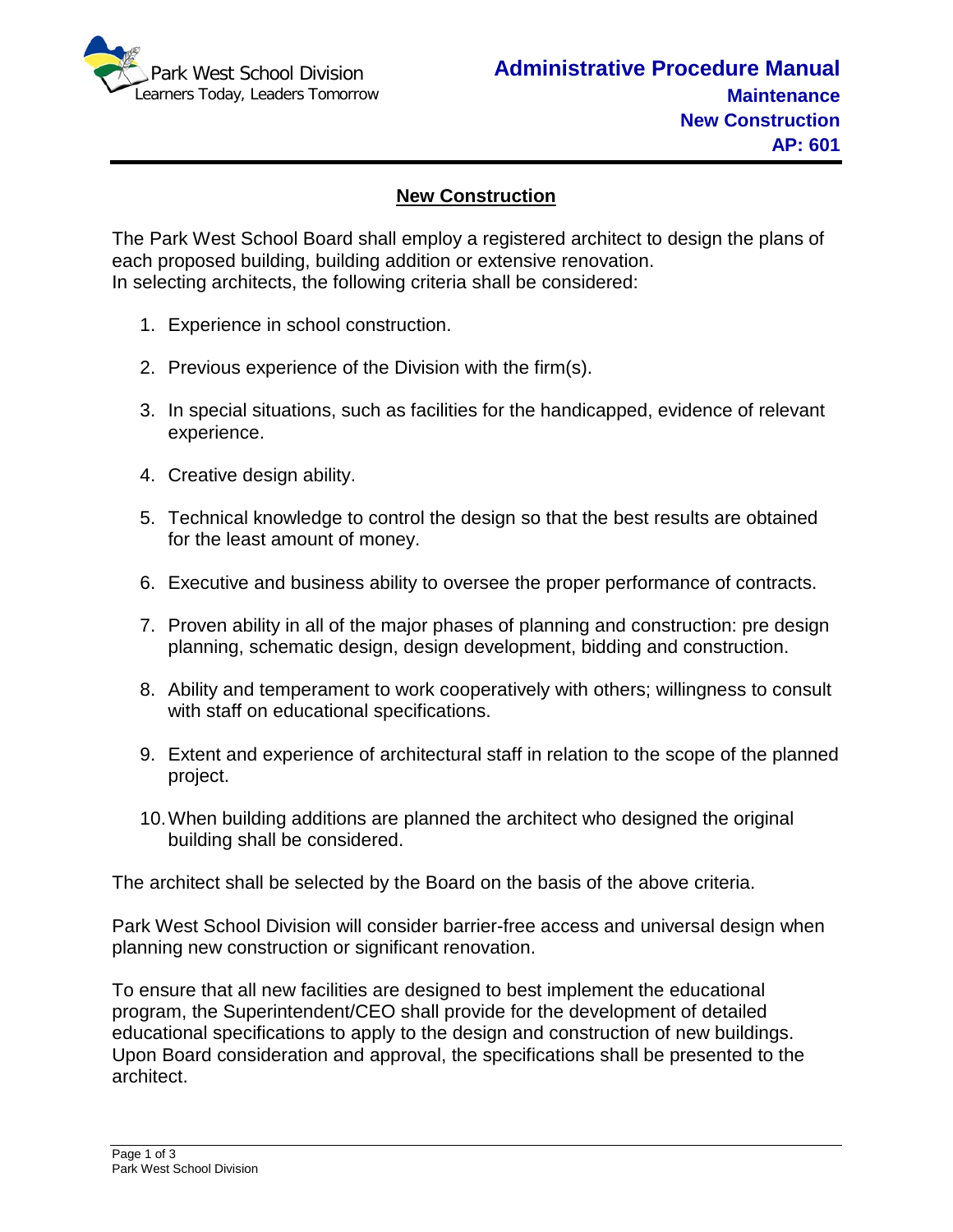

In developing specifications, the Superintendent/CEO shall draw on recommendations of citizens' committees, the professional and support staffs, students and student groups, and community organizations.

The specifications shall include:

- 1. Information concerning the plan of school organization and estimated enrollment in the proposed building.
- 2. A description of the students to be served.
- 3. A description of the proposed curriculum and the teaching methods and techniques to be employed.
- 4. A schedule of space requirements, including an indication of relative locations of various spaces.
- 5. A preliminary layout of special areas and the equipment needed for such areas.

The Board expects the resulting document to serve two purposes: (1) Clarify and consolidate the thinking of the administration, the Board and the community on the needs, desires and objectives of the educational program to be conducted within the proposed new building; (2) Organize this important information in a manner than can be easily and clearly interpreted by The Public School Finance Board and the architect.

## **Site Acquisition**

With the exception of outright contributions of land on which there are no encumbrances, such properties shall be obtained by outright purchase after careful study to determine the equity of the price. Sites shall be large enough to support all anticipated needs. Consideration shall be given in site selection to include topography, proximity to housing areas bus routes, the cost of development and the cost of construction in relation to topography. Contributions of undesirable sites, if accepted, shall be without obligation.

## **Supervision of Construction**

The Park West School Board believes that continual supervision of construction is necessary to ensure quality construction. Therefore, the Superintendent/CEO or designate, is responsible for reviewing activities relative to building construction. This review will include inspection of the contractor's operations, administrative activities of the architect relating to construction, and any other matters relating to the interest of the